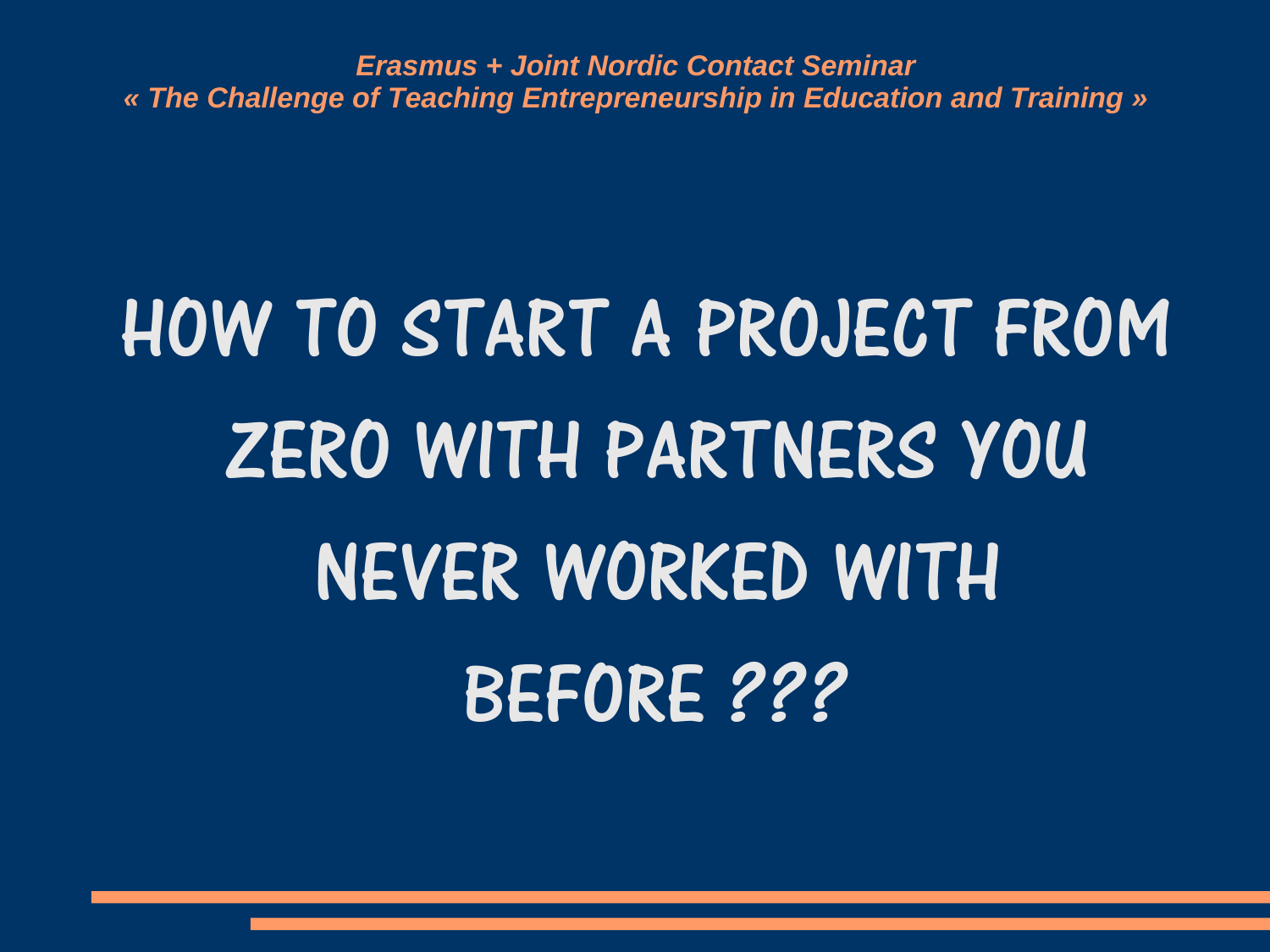### What are the risks?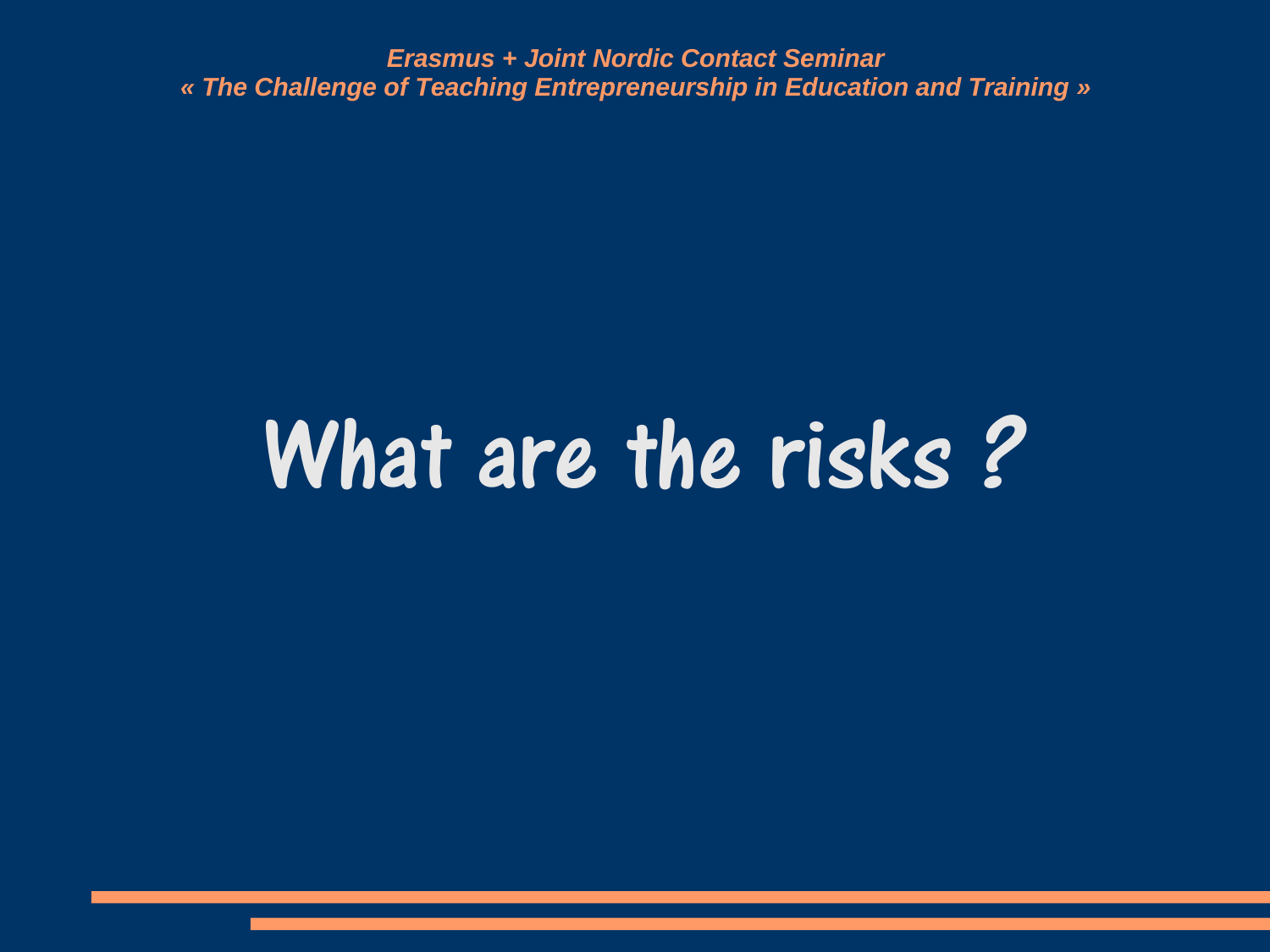#### How to avoid those risks ?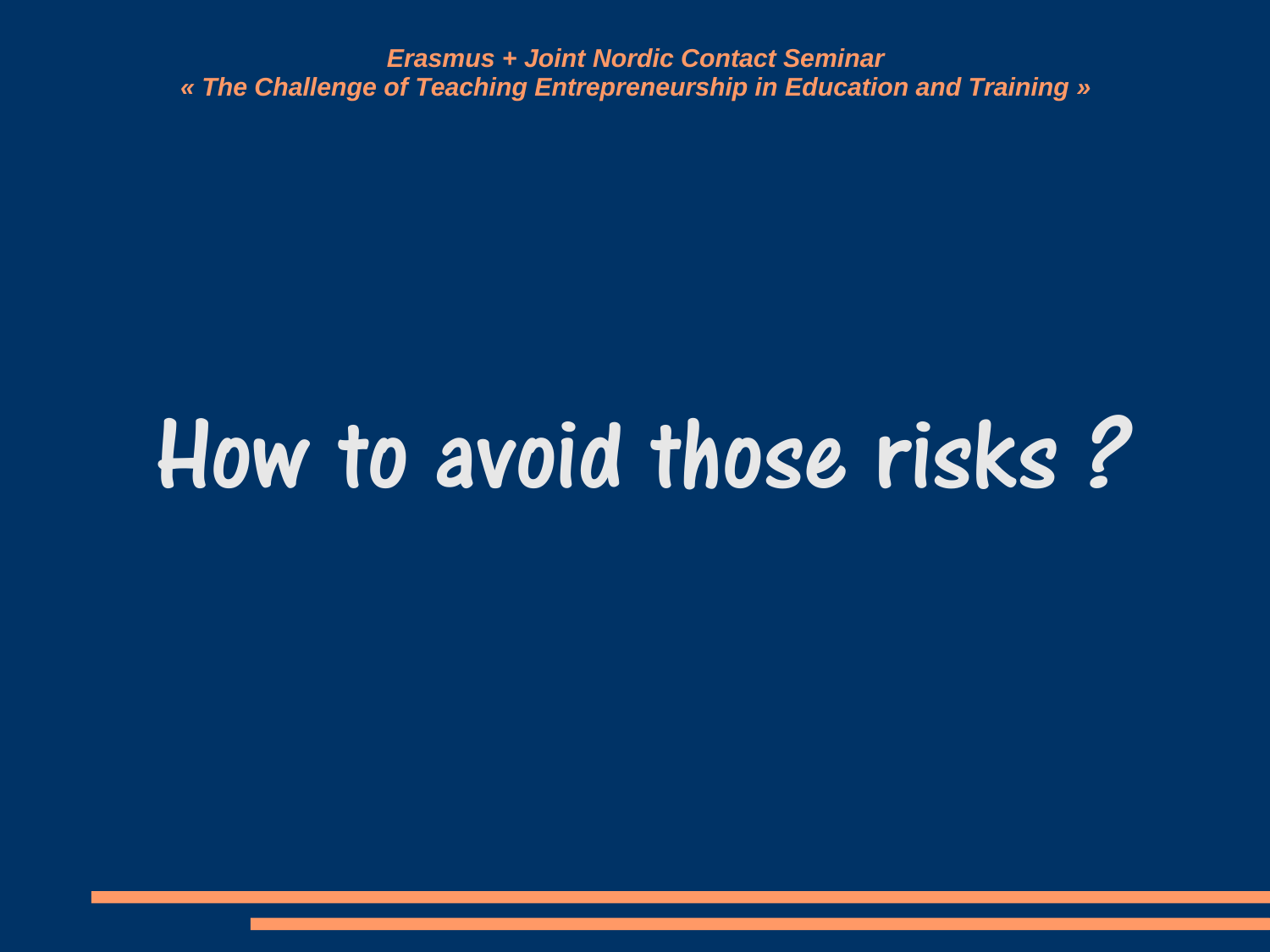- Starting from needs of each partners
- Taking the time to define aims together
	- Designing the project together
- Sharing the leading in the different phases (preparation, implementation, evaluation and follow-up)

-...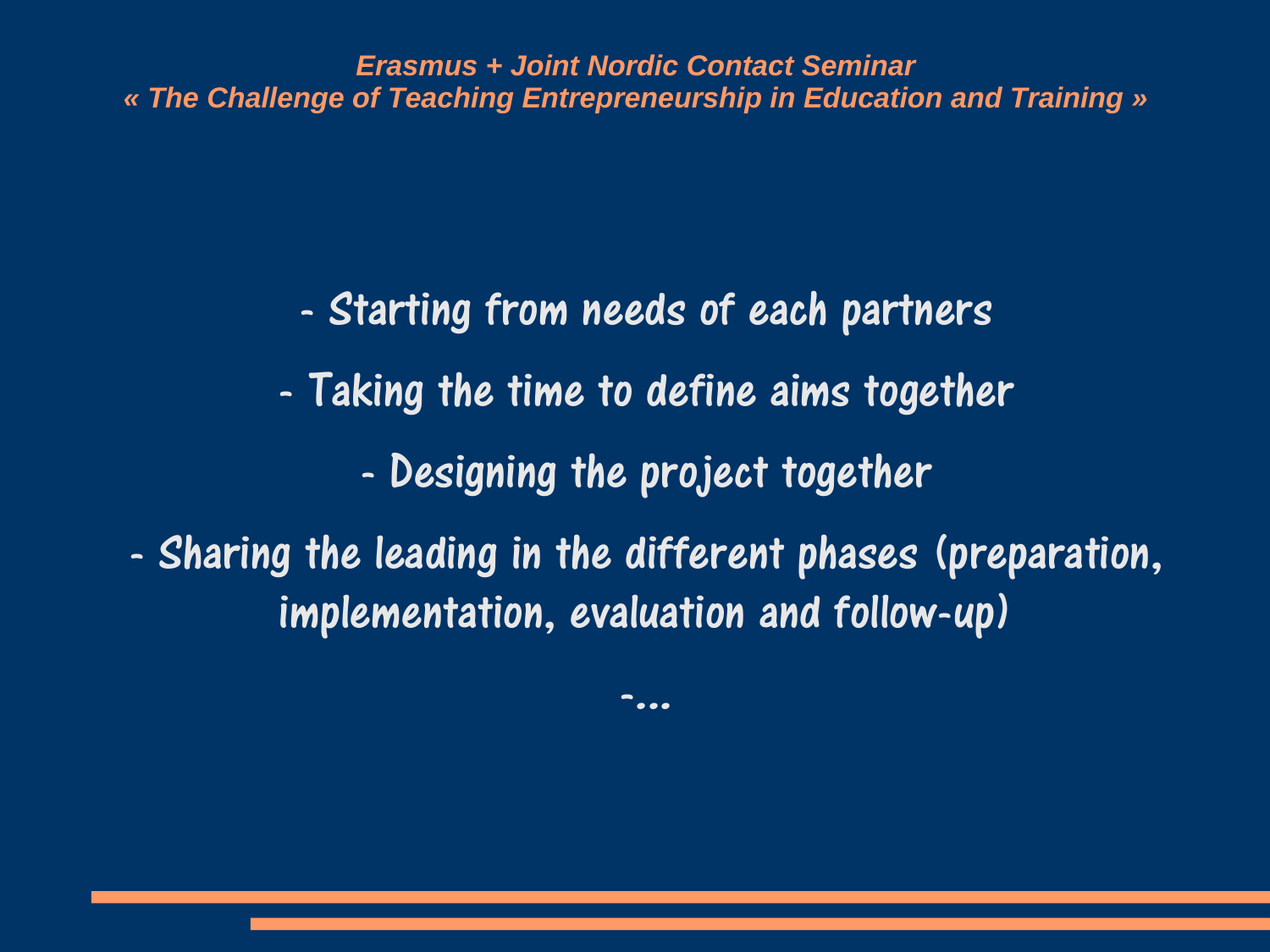## The importance of defining SMART objectives...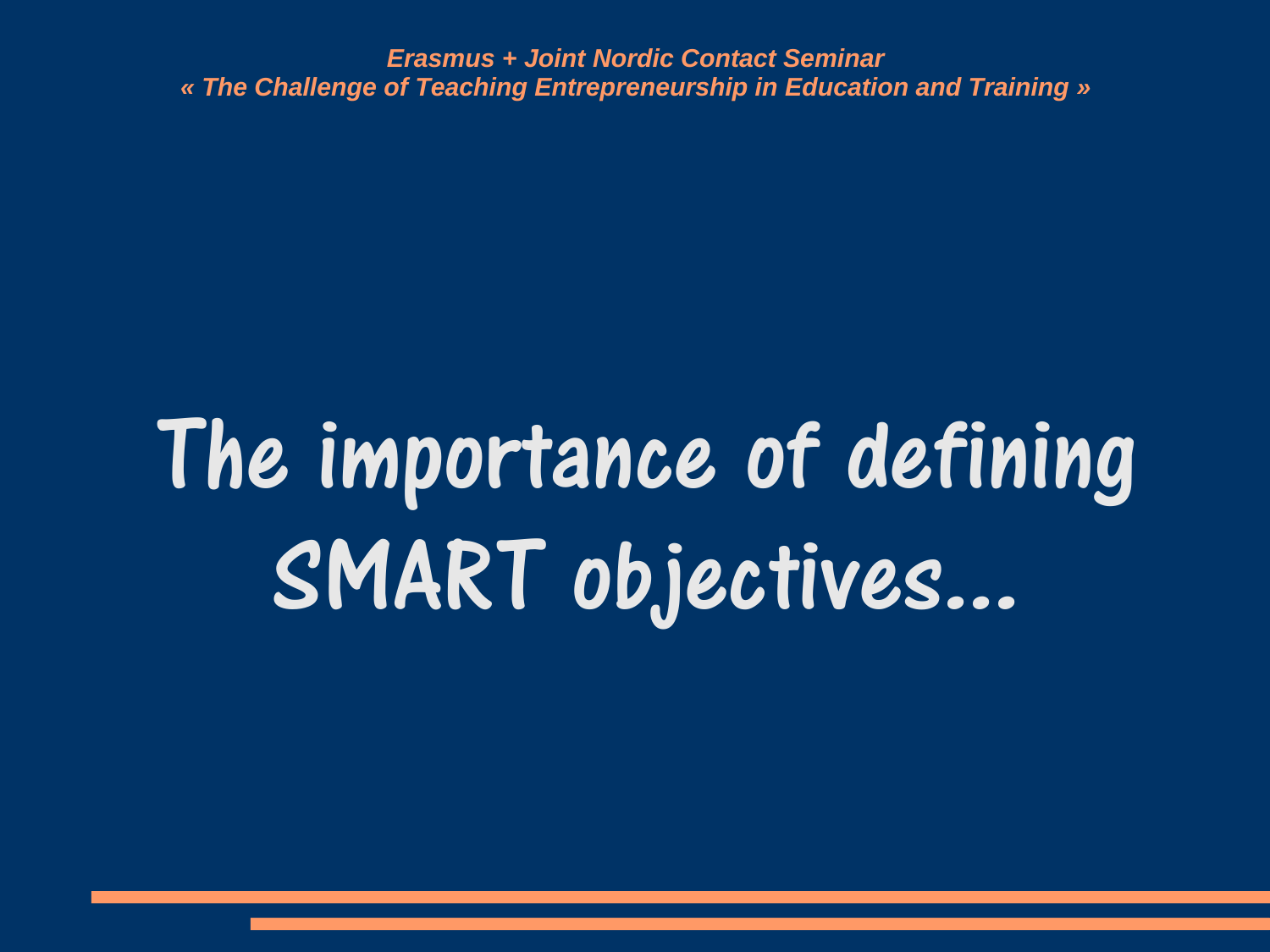

Each partner defines concrete expected results they expect to happen towards : - young people / learners - their organisation In a short term perspective & longer term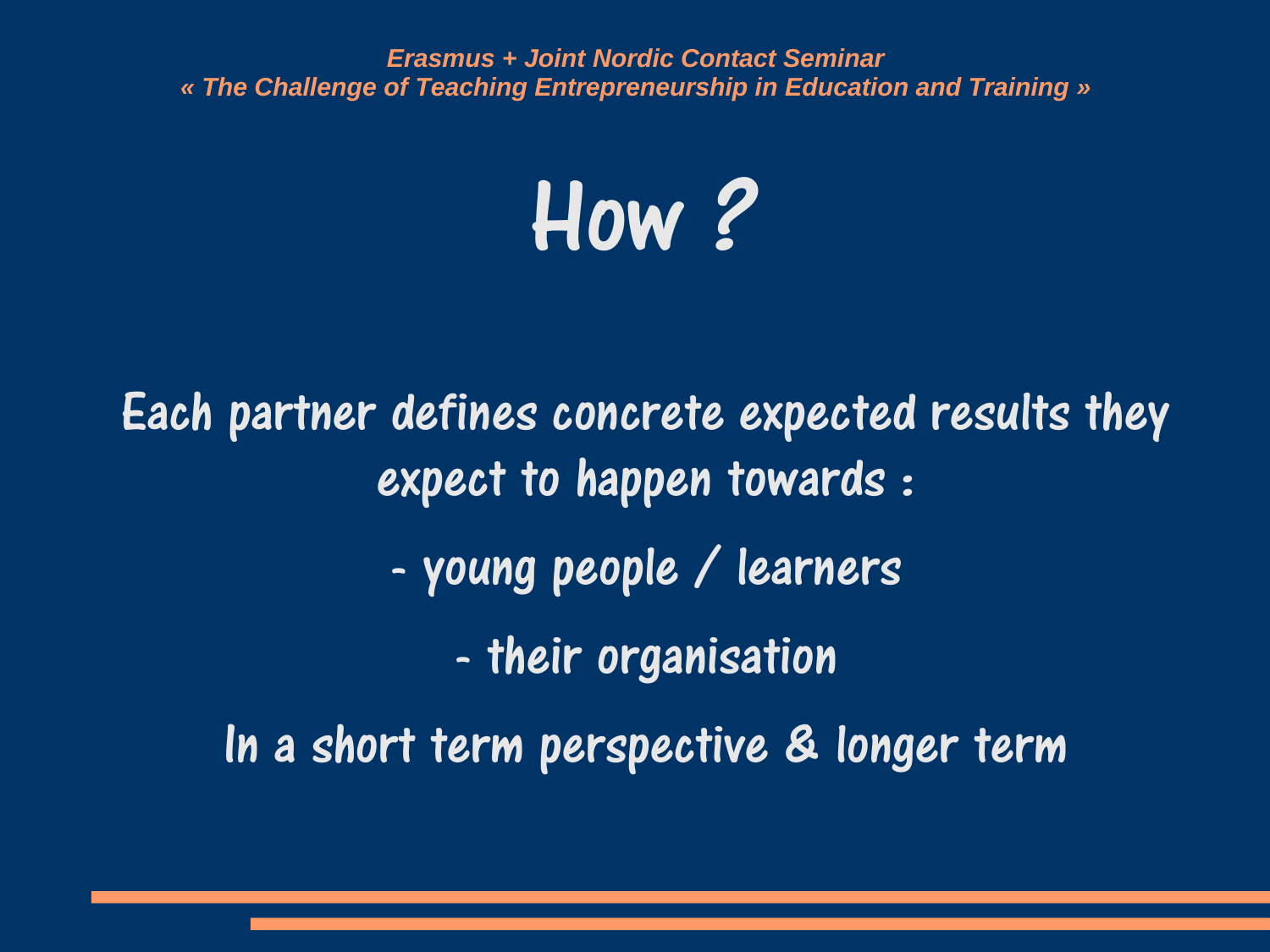# INTERNATIONAL TEAM WORK